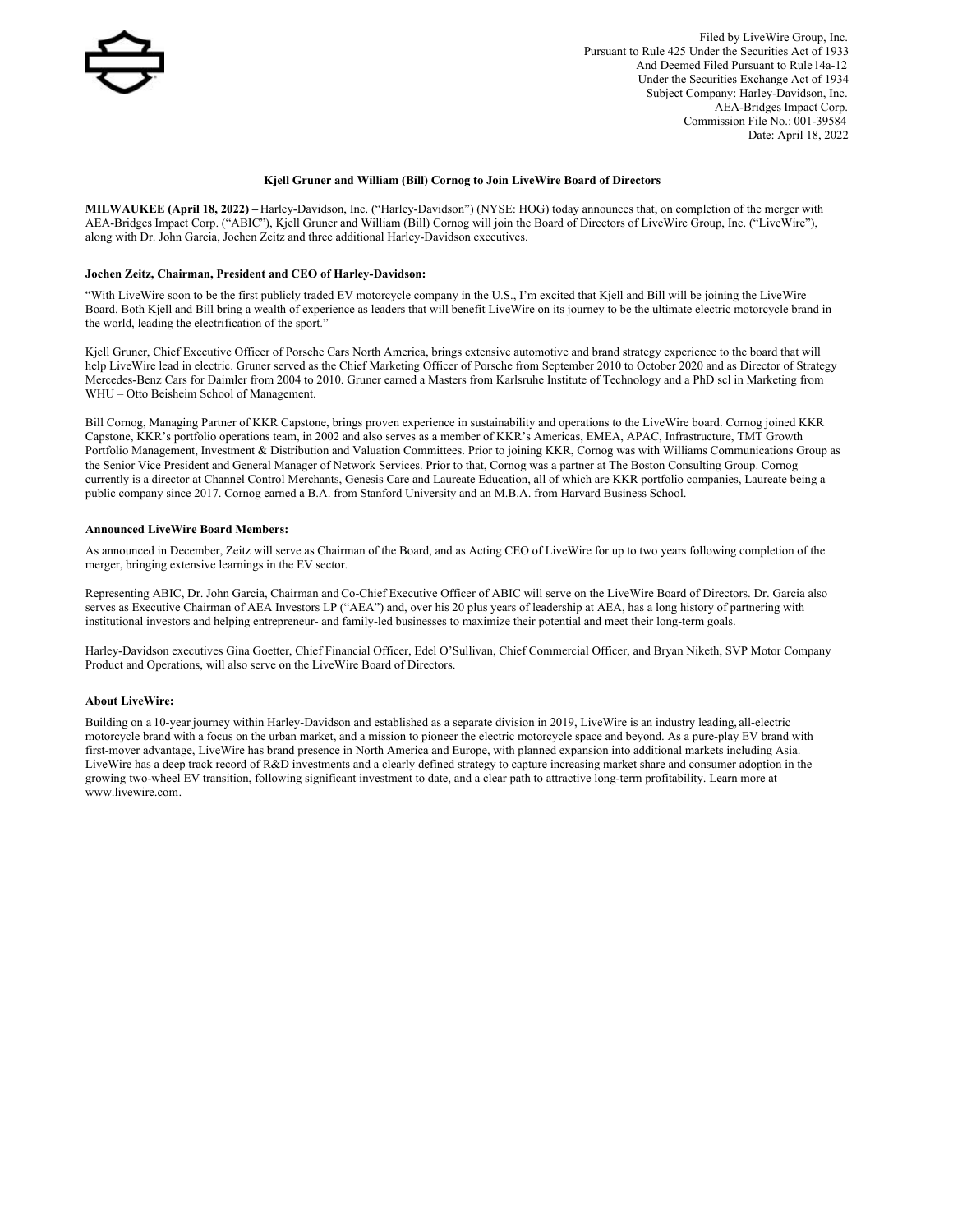#### **About Harley-Davidson:**

Harley-Davidson, Inc. is the parent company of Harley-Davidson Motor Company and Harley-Davidson Financial Services. Our vision:*Building our* legend and leading our industry through innovation, evolution and emotion. Our mission: More than building machines, we stand for the timeless pursuit *of adventure. Freedom for the soul.* Since 1903, Harley-Davidson has defined motorcycle culture with an expanding range of leading-edge, distinctive and customizable motorcycles in addition to riding experiences and exceptional motorcycle accessories, riding gear and apparel. Harley-Davidson Financial Services provides financing, insurance and other programs to help get Harley-Davidson riders on the road. Learn more at www.harley-davidson.com.

# **Forward-Looking Statements Legend**

This communication may contain a number of "forward-looking statements" as defined in the Private Securities Litigation Reform Act of 1995. Forwardlooking statements include information concerning Harley-Davidson's, LiveWire EV, LLC ("LiveWire")'s or ABIC's possible or assumed future results of operations, business strategies, debt levels, competitive position, industry environment, potential growth opportunities and the effects of regulation, including whether the proposed business combination between LiveWire and ABIC (the "Business Combination") will generate returns for shareholders. These forward-looking statements are based on Harley-Davidson's, LiveWire's or ABIC's management's current expectations, estimates, projections and beliefs, as well as a number of assumptions concerning future events. When used in this communication, the words "estimates," "projected," "expects," "anticipates," "forecasts," "plans," "intends," "believes," "seeks," "may," "will," "should," "future," "propose" and variations of these words or similar expressions (or the negative versions of such words or expressions) are intended to identify forward-looking statements.

These forward-looking statements are not guarantees of future performance, conditions or results, and involve a number of known and unknown risks, uncertainties, assumptions and other important factors, many of which are outside Harley-Davidson's, LiveWire's or ABIC's management's control, that could cause actual results to differ materially from the results discussed in the forward-looking statements. These risks, uncertainties, assumptions and other important factors include, but are not limited to: (a) the occurrence of any event, change or other circumstances that could give rise to the termination of negotiations and any subsequent definitive agreements with respect to the Business Combination; (b) the outcome of any legal proceedings that may be instituted against Harley-Davidson, LiveWire, ABIC or others following the announcement of the Business Combination and any definitive agreements with respect thereto; (c) the inability to complete the Business Combination due to the failure to obtain approval of the shareholders of ABIC, to obtain financing to complete the Business Combination or to satisfy other conditions to closing; (d) changes to the proposed structure of the Business Combination that may be required or appropriate as a result of applicable laws or regulations or as a condition to obtaining regulatory approval of the Business Combination; (e) the ability to meet the applicable stock exchange listing standards following the consummation of the Business Combination; (f) the inability to complete the private placement transactions or the backstop facility contemplated by the Business Combination Agreement and related agreements, as applicable; (g) the risk that the Business Combination disrupts current plans and operations of LiveWire or its subsidiaries as a result of the announcement and consummation of the transactions described herein; (h) the ability to recognize the anticipated benefits of the Business Combination, which may be affected by, among other things, competition, the ability of LiveWire to grow and manage growth profitably, maintain relationships with customers and suppliers and retain its management and key employees; (i) costs related to the Business Combination; (j) changes in applicable laws or regulations, including legal or regulatory developments (including, without limitation, accounting considerations) which could result in the need for ABIC to restate its historical financial statements and cause unforeseen delays in the timing of the Business Combination and negatively impact the trading price of ABIC's securities and the attractiveness of the Business Combination to investors; (k) the possibility that Harley-Davidson, LiveWire and ABIC may be adversely affected by other economic, business, and/or competitive factors; (l) Harley-Davidson's ability to execute its business plans and strategies, including The Hardwire; (m) LiveWire's estimates of expenses and profitability and (n) other risks and uncertainties indicated from time to time in the final prospectus of ABIC, including those under "Risk Factors" therein, and other documents filed or to be filed with the Securities and Exchange Commission ("SEC") by Harley-Davidson, LiveWire Group, Inc. ("HoldCo") or ABIC. You are cautioned not to place undue reliance upon any forwardlooking statements, which speak only as of the date made.

Page 2 of 3